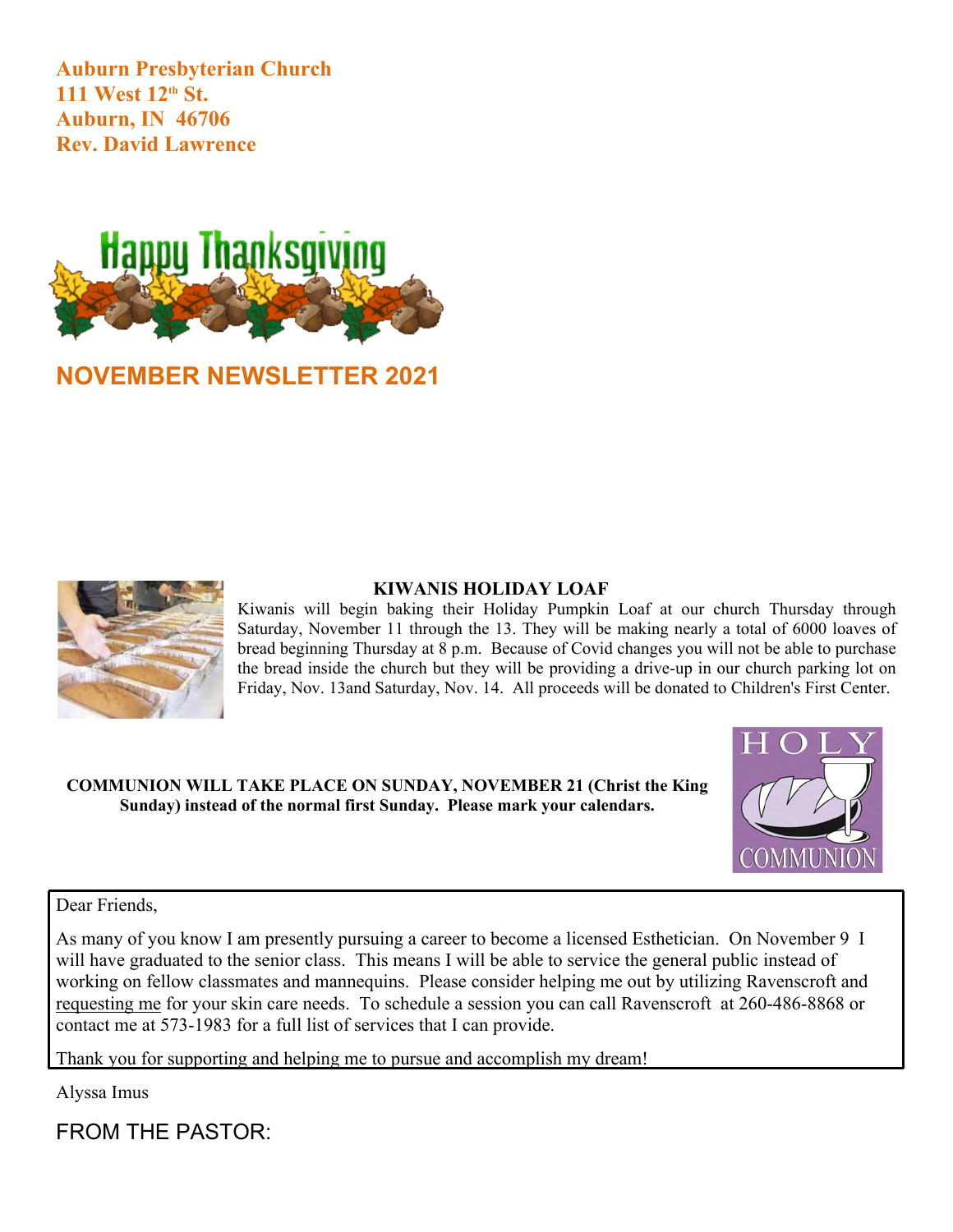Romans 5 We boast in the hope of the glory of God. Not only so, but we also glory in our sufferings, because we know that suffering produces perseverance; perseverance, character; and character, hope. And hope does not put us to shame…

Sisters and Brothers in Christ-

About a month ago someone recommended that I read *The Choice: Embrace the Possible* by E. Eger (Scribner, 2017). This book describes the experience of a WW II prisoner of war. It follows her from before the war and up to the present day. This is a good read and the author offers us a unique perspective on life.

Our lives are made up of experiences, some monumental and some not so memorable. We like to think we define ourselves by free will and take for granted the influence of these experiences. We don't like to admit that our history can trump our free will. *The Choice* illustrates the power of experience to shape who we are, our relationships, and even our faith, regardless of our will. Granted, we have not been prisoners of war, but we have all experienced things that shape us – even when we say they don't.

Eger's book helps us understand the extent to which our experiences shape us. She walks us through her life and her attempts to alternatively ignore and battle with the influence of her experience as a POW. We watch as she, her family, and her friends come to grips with this horrible past. Wrestling with this experience brings her to a healthy conclusion and offers us insight into our own lives.

Ultimately, Eger concludes that there is no way to ignore or turn the page on her experiences. There is no way to defeat them. What we can do is accept our life experiences, but refuse to let them limit our possibilities. Eger's uneasy peace with her prison camp experience allows her to use it as a resource to guide her in life, including with her occupation and marriage.

I write this as we seem to be settling a war of sorts—the pandemic. It's not over, but we have developed a vaccine and other treatments that lessen its severity. Like prisoners, we long to put it behind us, but it's a mistake to try to forget our experience of the last year. While this has been horrible, we can identify some positives. We learned things like the importance of washing our hands and the need to isolate ourselves when we feel ill.

Most importantly, we learned that we have a choice about how we live our lives. I remember at the very start of this experience when everything basically shut down. In those days people talked about the value of slowing down. When we stopped prioritizing things that weren't important we discovered a new freedom. We found value in things other than being busy. We freed ourselves to be more.

Also, we discovered how to revitalize relationships with friends and family. We reached out to one another in new and innovative ways. We found that these connections were what really mattered and we found that God's presence could be seen in the other.

What I'm saying is that, even though the pandemic may be reaching its end, we do ourselves a disservice if we forget. If we only want to go back to "the way things used to be", we are ignoring the resource of our experience. The pandemic influenced us and not all to the bad. Let's hang onto the practices that help us feel more human.

*Pastor David*



# **SESSION NEWS:**

A **CONGREGATIONAL MEETING** has been called by the Session **for Sunday, NOVEMBER 21**, following the 10:00 a.m. worship service. The purpose of this meeting is the election of the following officers: Elders, Deacons, Foundation Directors, and the 2022 Nominating Committee.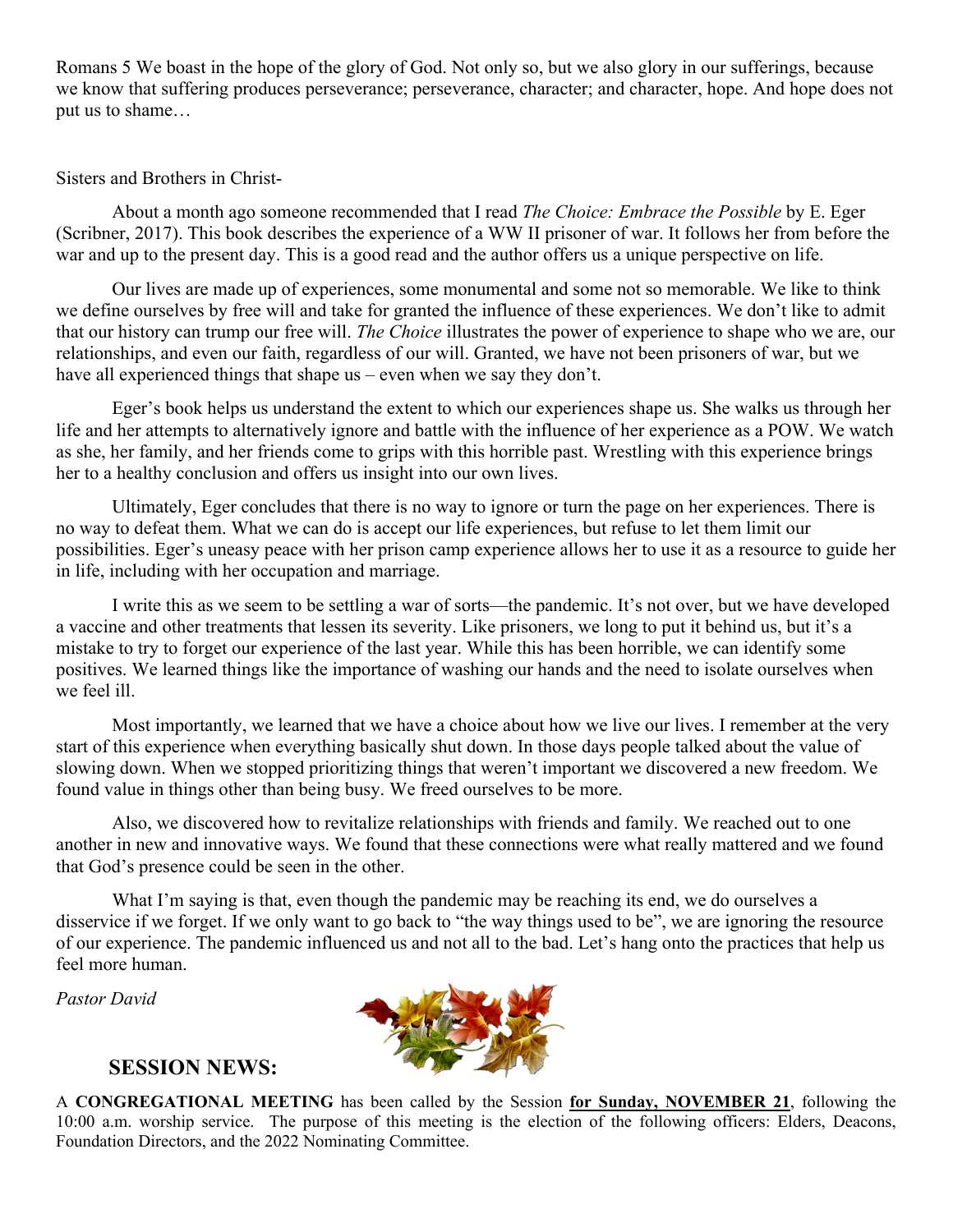# **PRESBYTERIAN WOMEN**

## **"Thank Offering"**

The Auburn Presbyterian Women will celebrate Thank Offering Sunday on **November 21**. An envelope will be enclosed in the bulletin on that day for your generous contribution.

#### **PW Meeting:**

PRESBYTERIAN WOMEN will meet on Wednesday November 10 at 10:30 a.m. Lesson #5 "Lamenting Life" will be given by Melinda Smith. The scripture reading for the lesson is Job 3:1-4, 9-19, 24-26



#### Dear Friends

I'm working on earning the James Stewart Good Citizen award for Boy Scouts. One requirement for this award is to complete a good citizenship project in my community in honor of James M. Stewart. I have chosen to collect food and items for our local mini food pantries that are scattered in Auburn, one being on Auburn Presbyterian Church parking lot.

At the back of the church sanctuary, there is the wheel barrel for whatever food items you would like to donate. Here is a suggested list of items that we recommend:

Food items such as peanut butter, canned fruit, canned veggies, soup, granola bars, dry pasta, crackers, cereal, coffee, tea, bottled water

Baby items such as diapers, wipes or diaper cream

Household items such as dish soap, hand soap

Personal items such as toothbrushes, toothpaste, deodorant, feminine hygiene products, toilet paper, bars of soap, socks, gloves

School supplies such as pens, highlighters, coloring books, crayons or markers, index cards, folders, notebooks

Items that you should NOT leave in the pantry are used/open goods, rusty canned foods, food out of original packaging, items stored in glass containers, harsh chemicals such as bleach or household cleaning supplies, expired foods, food prepared at home, food without labels or anything sharp such as razors.

Any items would be appreciated and will be put to good use.

Thank You for Mareus Smith—